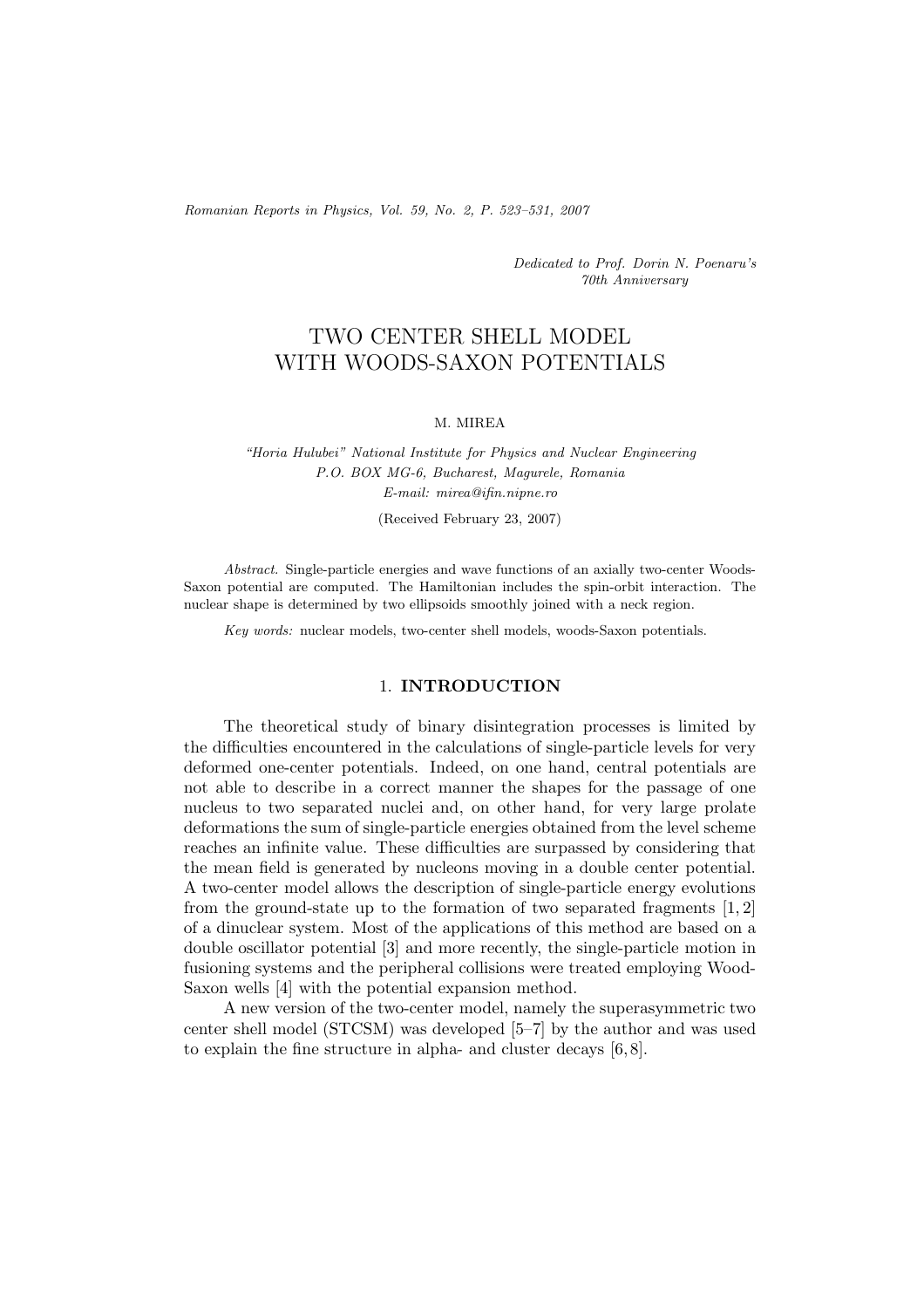| 524 | <sup>1</sup> Mirea<br>$\begin{array}{c} \begin{array}{c} \begin{array}{c} \begin{array}{c} \end{array}\\ \end{array} \end{array} \end{array} \end{array} \end{array} \end{array} \begin{array}{c} \begin{array}{c} \begin{array}{c} \end{array} \end{array} \end{array} \begin{array}{c} \begin{array}{c} \begin{array}{c} \end{array} \end{array} \end{array} \end{array} \begin{array}{c} \begin{array}{c} \begin{array}{c} \end{array} \end{array} \end{array} \begin{array}{c} \begin{array}{c} \end{array} \end{array} \end{array} \begin{array}{c} \begin{array}{c} \$ |  |
|-----|------------------------------------------------------------------------------------------------------------------------------------------------------------------------------------------------------------------------------------------------------------------------------------------------------------------------------------------------------------------------------------------------------------------------------------------------------------------------------------------------------------------------------------------------------------------------------|--|
|     |                                                                                                                                                                                                                                                                                                                                                                                                                                                                                                                                                                              |  |

The renewal interest for the fission physics determined the use of the STCSM in the analysis of the role played by the single-particle states during the tunneling of the double barrier. Information about the role of the dissipation and effects due to the dynamics were revealed [9–11]. Investigating fission processes, unfortunately, very large values of the heights of the double barrier were obtained. A cause for this behavior was presumed to be due to the intrinsic limitations of the modified oscillator model [7]. The angular momentum interaction constants are determined only to fit several single particle levels in the vicinity of the Fermi energy and are not appropriate for all the levels taken into account when the shell effects are computed. On an other hand, the spin-orbit operator cannot take into account a realistic deformed mean field potential. In the following, a improved version of a two center shell model is presented that takes into account Woods-Saxon potentials.

## 2. **THE NUCLEAR SHAPE PARAMETRIZATION**

Two ellipsoids of semiaxis  $a_i, b_i$   $(i = 1, 2)$  are smoothly joined by an intermediate surface that defines the neck region. The intermediate surface is obtained by the rotation of a circle of curvature  $C = S/R_3$  around the axis of symmetry. In Fig. 1, the shape is displayed and its parameters can be identified. The parametrization of the nuclear surface in cylindrical coordinates has the next form:

$$
\rho = \begin{cases} b_1 \sqrt{1 - \left(\frac{z - c_1}{a_1}\right)^2}, & z \le z_1, \\ \rho_3 - S \sqrt{R_3^2 - (z - c_3)^2}, & z_1 < z < z_2, \\ b_2 \sqrt{1 - \left(\frac{z - c_2}{a_2}\right)^2}, & z_2 \le z, \end{cases}
$$
(1)

where  $c_i$   $(i = 1, 2)$  are the positions of the two ellipsoid centers and  $c_3$  characterizes the center of the circle that defines the neck. This nuclear shape parametrization depends on five degrees of freedom, namely, the two deformations of the fragments, determined by the eccentricities  $e_i = \sqrt{1 - (\frac{b_i}{a_i})^2}$ , the necking characterized by the curvature  $C$ , the elongation measured by  $R$ , the internuclear distance between  $c_1$  and  $c_2$ , and the mass asymmetry that can be determined, for instance, as the ratio of the volumes of the two fragments. Within this parametrization, it is possible to construct swollen shapes in the median surface when the parameter  $S = -1$  and necked ones when  $S = 1$ . If the eccentricities  $e_i$ , the elongation R, the curvature C and the mass numbers of the nascent fragments  $A_1$  and  $A_2$  are known, it is straightforward to obtain all the geometrical parameters that define the shape by solving the equation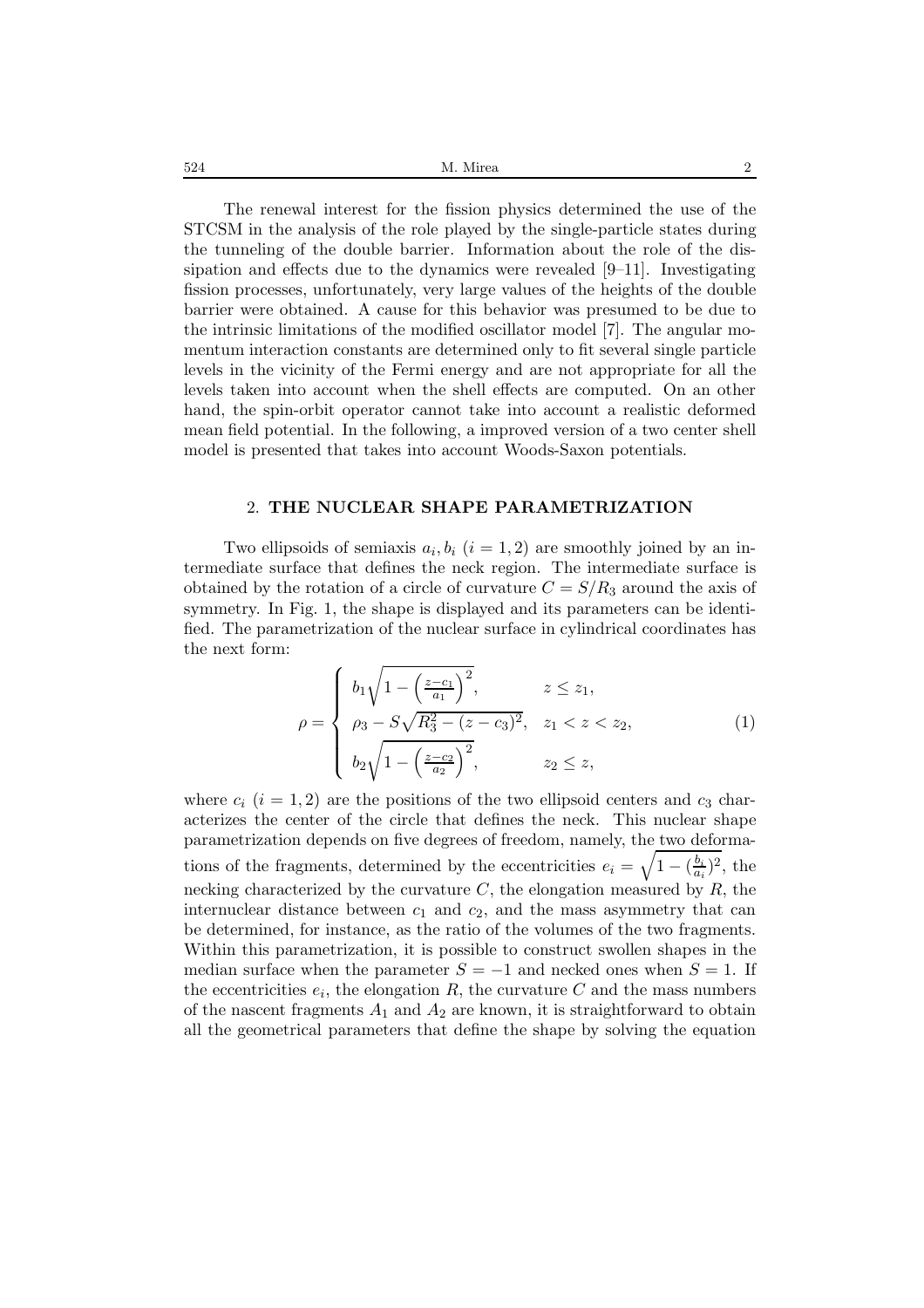

Fig. 1 – Nuclear shape parametrization: two ellipsoids smoothly joined with a neck region. When  $S=1$ , the median surface is necked while when  $S = -1$ , the median surface is swollen.

for the volume conservation. From now on, the index 1 will assign the heavy fragment while the index 2 is reserved to the the light one. The parent nucleus has the index 0.

This nuclear shape parametrization can describe in a good approximation all the nuclear shapes encountered in fission processes.

#### 3. **THE WOODS-SAXON POTENTIAL**

The mean field potential is defined in the following way [12]:

$$
V(\rho, z) = -\frac{V_0}{1 + \exp\left[\frac{\Delta(\rho, z)}{a}\right]},
$$
\n(2)

where  $\Delta(\rho, z)$  represents the distance (taken with minus sign inside the nucleus) between a point  $(\rho, z)$  and the nuclear surface. This distance is measured only along the normal direction on the surface.  $V_0$  is the depth of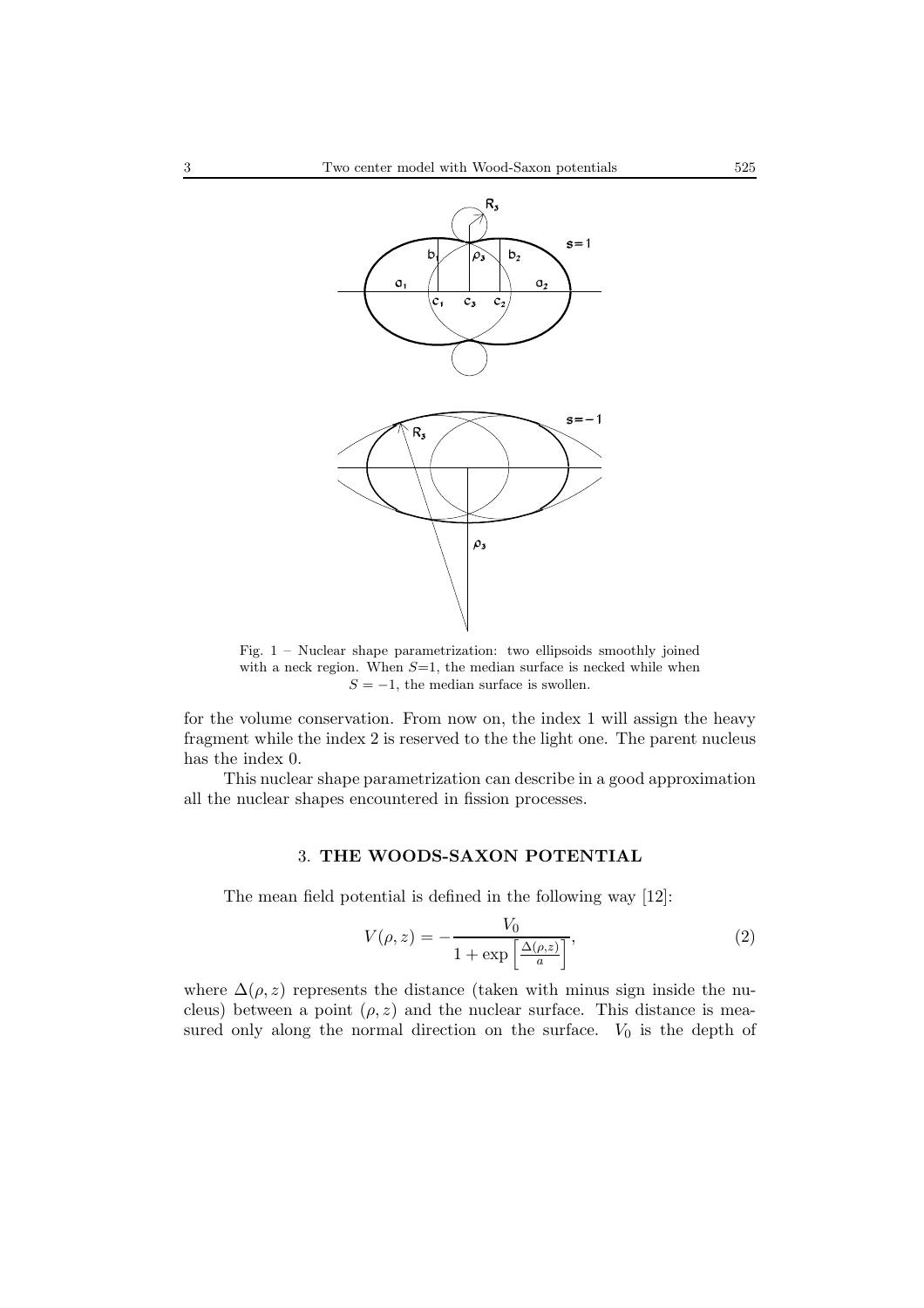$526 \hspace{20pt} \mathrm{M}$  M. Mirea  $4$ 

the potential while  $\alpha$  is the diffuseness parameter. In our work, the depth is  $V_0 = V_c[1 \pm \kappa (N - Z)/N + Z]$  with plus sign for protons and minus sign for neutrons,  $V_c = 51$  MeV,  $a = 0.67$  fm,  $\kappa = 0.67$ .



Fig. 2 – Mean field Woods-Saxon potential as function of the cylindrical coordinates  $\rho$  and z for different values of the elongation. One elongation  $R = 7$  fm (a) characterizes overlapped nascent fragents while the second one  $R = 18$  fm (b) gives rise to two separated fragments.

In Fig. 2, the mean field potential is plotted as function of  $\rho$  and z for different distances between the centers and a curvature  $C = 0.5$  fm<sup>−1</sup>. The parameters are selected so that the fission reaction of the parent  $^{235}$ U is simulated.

The spin-orbit coupling is assumed in the form

$$
V_{ls} = -\lambda \left(\frac{1}{2mc}\right)^2 (\nabla V \times \vec{p})\vec{s},\tag{3}
$$

where  $\lambda = 35$  is a dimensionless coupling constant, m is the nucleon mass while c denotes the speed of the light.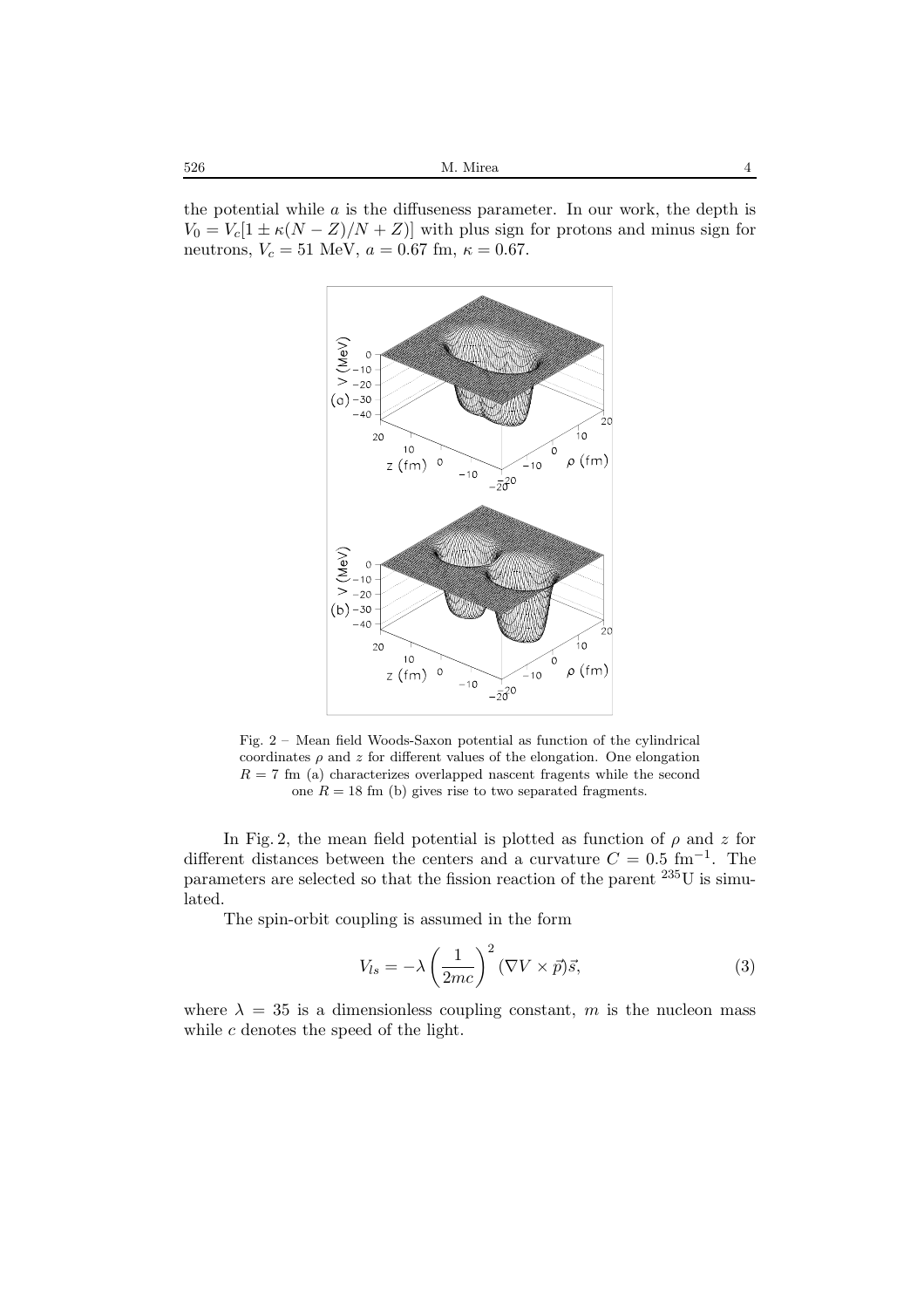The spherical components of the operator

$$
L = \nabla V \times p \tag{4}
$$

in cylindrical coordinates are

$$
L^{\pm} = \mp \hbar e^{\pm i\varphi} \left( \frac{\partial V}{\partial \rho} \frac{\partial}{\partial z} - \frac{\partial V}{\partial z} \frac{\partial}{\partial \rho} \pm i \frac{\partial V}{\partial z} \frac{1}{\rho} \frac{\partial}{\partial \varphi} \right)
$$
(5)

$$
L_z = i\hbar \frac{\partial V}{\partial \rho} \frac{1}{\rho} \frac{\partial}{\partial \varphi} \tag{6}
$$

so that

$$
Ls = \frac{1}{2}(L^+s^- + L^-s^+) + L_z s_z.
$$
 (7)

The last formula is suitable for calculations involving cylindrical coordinates. The next step is to obtain the solutions of the Schrodinger equation

$$
\left[ -\frac{\hbar^2}{2m}\Delta + V_0(\rho, z) + V_{ls}(\rho, z) \right] \Psi(\rho, z, \varphi) = E \Psi(\rho, z, \varphi).
$$
 (8)

No analytical solutions can be found for such potentials. A suitable eigenvector basis able to diagonalize the Woods-Saxon potential can be obtained with the double center harmonic oscillator model.

#### 4. **THE SEMI-SYMMETRIC TWO-CENTER OSCILLATOR**

A complete analytical eigenvector basis can be only obtained for the semi-symmetric two-center oscillator. This potential corresponds to a shape parametrization given by two ellipsoids that possess the same semi-axis perpendicular on the axis of symmetry as plotted in Fig. 3.



Fig. 3 – Nuclear shape parametrization for the semi-symmetric two-center shell model based on oscillators. Two intersected ellipsoids with the same semiaxis b perpendicular on the axis of symmetry are taken into account to determine the analytic eigenvector basis. The origin on the z-axis corresponds to the plane of intersection of the ellipsoids.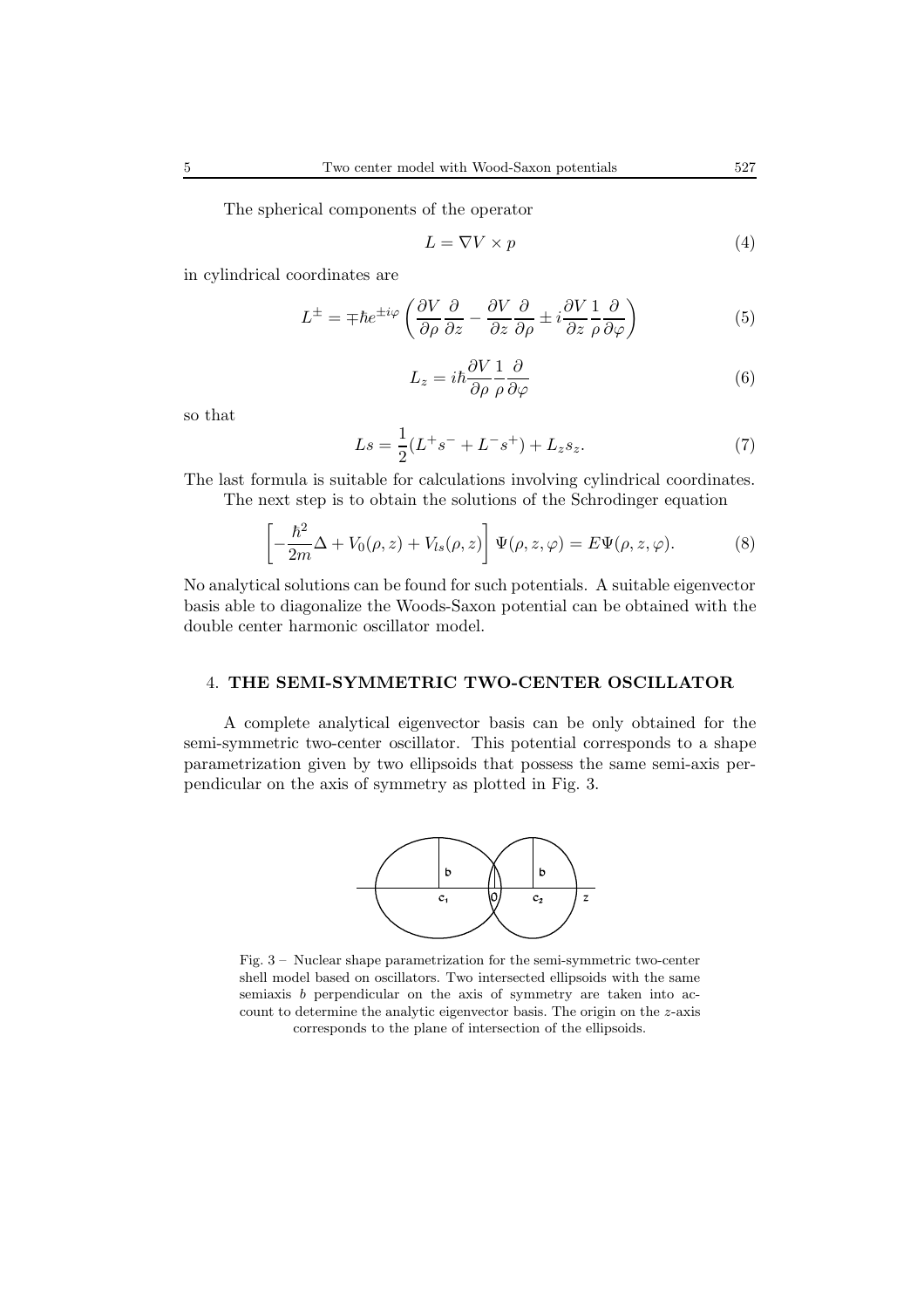The potential is

$$
V_s(\rho, z) = \begin{cases} \frac{1}{2}m\omega_{z1}^2(z - c_1)^2 + \frac{1}{2}m\omega_{\rho}^2, & z < 0, \\ \frac{1}{2}m\omega_{z2}^2(z - c_2)^2 + \frac{1}{2}m\omega_{\rho}^2, & z \ge 0, \end{cases}
$$
(9)

where  $\omega$  denotes the stiffness of the potential along different directions as follows,  $\omega_{z1} = \omega_0 \frac{R_0}{a_1}$ ,  $\omega_{z2} = \omega_0 \frac{R_0}{a_2}$ ,  $\omega_\rho = \omega_0 \frac{R_0}{b_1}$ ,  $\omega_0 = 41 A_0^{-1/3}$ ,  $R_0 = 1.16 A_0^{1/3}$ , in order to ensure a constant value of the potential on the surface. The origin on the z-axis is considered the location of the plane of intersection between the two ellipsoids.

An analytic system of eigenvectors can be obtained for  $V_0$  by solving the Schrödinger equation:

$$
\left[-\frac{\hbar^2}{2m_0} + V_0(\rho, z)\right] \Psi(\rho, z, \varphi) = E \Psi(\rho, z, \varphi).
$$
 (10)

The analytic solution of Eq. (10) is obtained using the ansatz

$$
\Psi(\rho, z, \varphi) = Z(z)R(\rho)\Phi(\varphi),\tag{11}
$$

with

$$
\Phi_m(\varphi) = \frac{1}{\sqrt{2\pi}} \exp(im\varphi)
$$
\n(12)

$$
R_{nm}(\rho) = \sqrt{\frac{2n!}{(n+m)!}} \alpha_{\rho 1} \exp\left(-\frac{\alpha_{\rho 1}^2 \rho^2}{2}\right) (\alpha_{\rho 1} \rho)^m L_n^m (\alpha_{\rho 1}^2 \rho^2)
$$
(13)

$$
Z_{\nu}(z) = \begin{cases} C_{\nu_1} \exp\left(-\frac{\alpha_{z1}^2 (z - c_1)^2}{2}\right) \mathbf{H}_{\nu_1}[-\alpha_{z1}(z + c_1)], & z < 0, \\ C_{\nu_2} \exp\left(-\frac{\alpha_{z2}^2 (z - c_2)^2}{2}\right) \mathbf{H}_{\nu_2}[\alpha_{z2}(z - c_2)], & z \ge 0, \end{cases}
$$
(14)

where  $L_n^m(x)$  is the Laguerre polynomial,  $\mathbf{H}_{\nu}(\zeta)$  is the Hermite function,  $\alpha_i = (m_0 \omega_i / \hbar)^{1/2}$  (*i* = *z*1, *z*2,  $\rho$ ) are length parameters, and  $C_{\nu_i}$  denote the normalization constants. The quantum numbers  $n$  and  $m$  are integers while the quantum number  $\nu$  along the z-axis is real and has different values for the intervals  $(-\infty, 0]$  and  $[0, \infty)$ . Imposing conditions for the continuity of the wave function and its derivative, together with those for the stationary energy and orthonormality, the values of  $\nu_1$ ,  $\nu_2$ ,  $C_{\nu_1}$  and  $C_{\nu_2}$  are obtained. Details concerning these solutions and expressions for the normalization constants are found in Ref. [5]. For reflection-symmetric shapes, the solutions along the z-axis are also characterized by the parity as a good quantum number [13].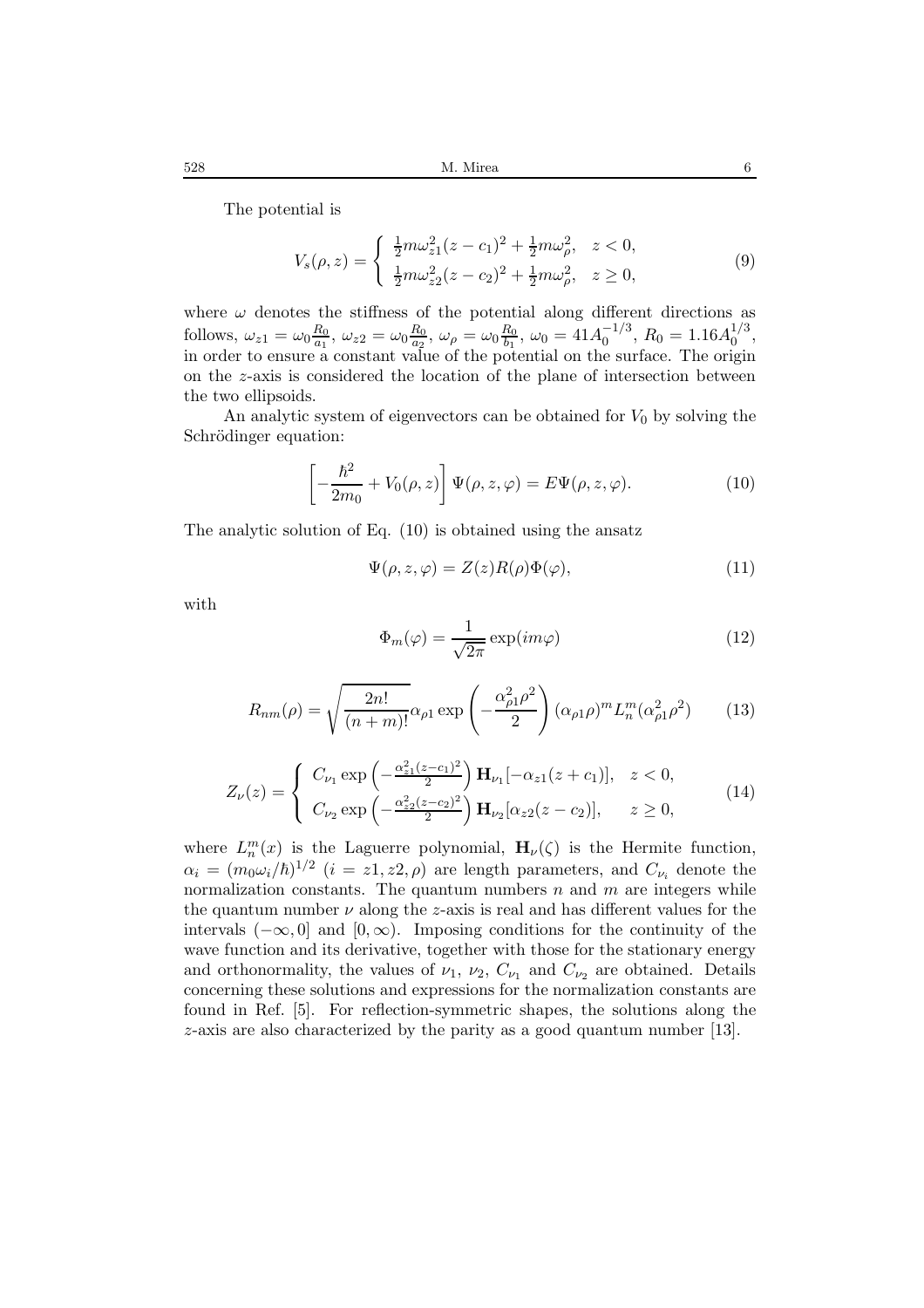# 5. **RESULTS AND DISCUSSION**

An example of a two-center diagram with Woods-Saxon potentials is given. The Woods-Saxon two-center shell model described in this work was used to compute single-particle energies as function of the internuclear distance R for the reaction  $^{26}$ Al→<sup>12</sup>C+<sup>14</sup>N. The neutron single-particle level scheme is plotted in Fig. 4.



Fig. 4 – Neutron single-particle energy diagram as function of the elongation R obtained with the double-center Woods-Saxon model. The major quantum number is considered as  $N_{max} = 5$ . The reaction <sup>26</sup>Al<sup>→12</sup>C+<sup>14</sup>N is treated.

Due to the axial symmetry of the system, the good quantum numbers are the projection on the z-axis of the nucleon spin  $\Omega$ . The solid lines are for  $\Omega = 1/2$ , the dash-dotted lines are for  $\Omega = 3/2$ , the dashed line for  $\Omega = 5/2$  and the dotted line for  $\Omega = 7/2$ . For  $R = 0$ , the level scheme of the spherical <sup>26</sup>Al parent is obtained. The curvature is  $C = 0.5$  fm<sup>-1</sup> and the eccentricities are  $e_i = 0$  ( $i = 0, 1, 2$ ). When the elongation R increases, two separated fragments are formed, afterwards the parent is splitted in two nuclei, and for very large values of R, the two levels schemes of the individual nuclei that are formed during the disintegration become superimposed. The spectroscopic factors are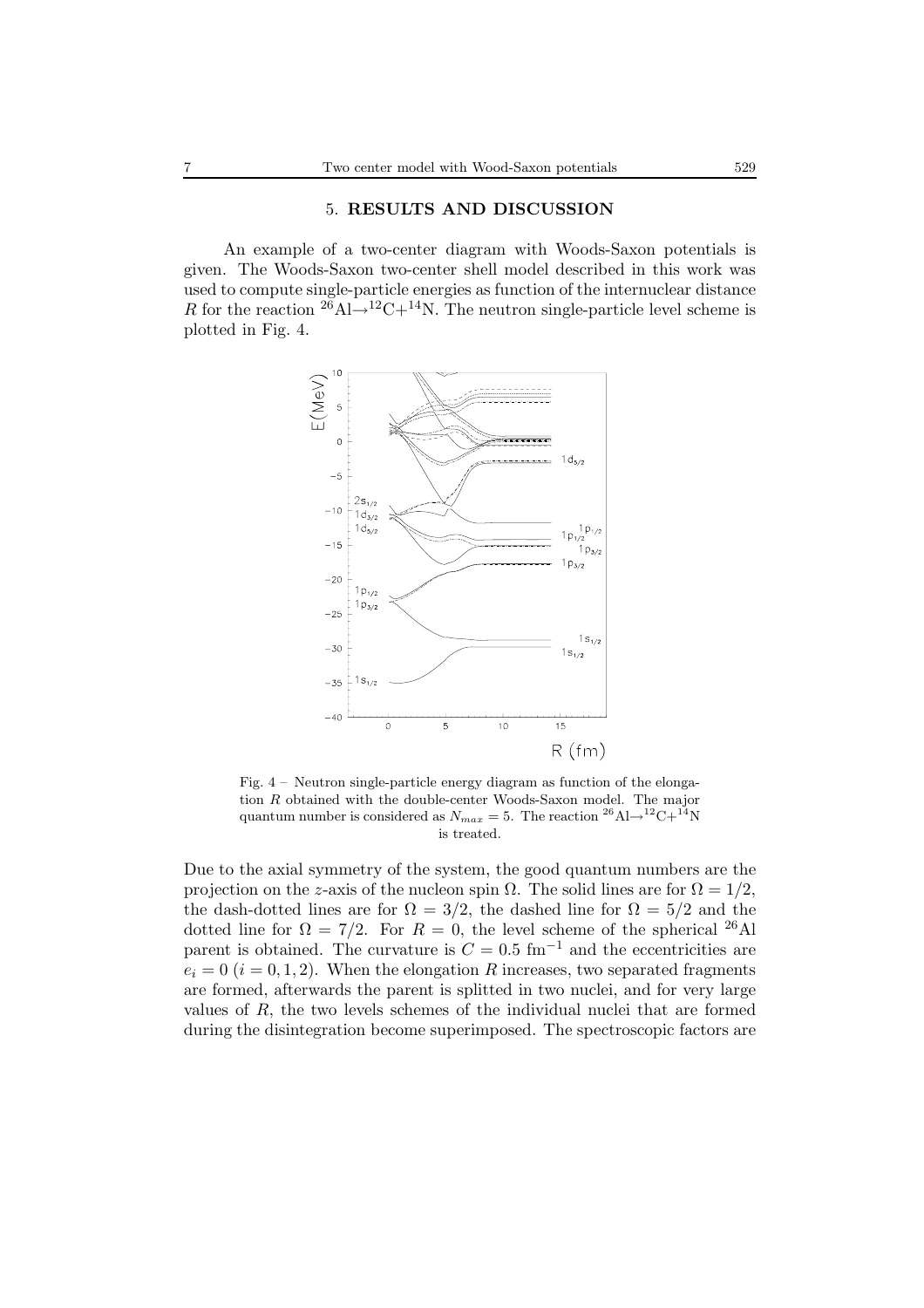marked on the figure for the initial parent considered spherical and for each of the two fragments in order to identify the levels.

In principle, a two-center diagram can be used to investigate all reactions that involve two separated nuclei. On one hand, it is possible to predict which single-particle inelastic excitations and neutron transfer reaction will be enhanced in heavy ion collisions. On another hand, it is also possible to determine the transition levels for the fission reactions, leading to a improved calculation of the fission cross-sections. It is customary for evaluations purposes to fit the transition levels from experimental values of the cross-sections. A realistic model for the single-particle energies able to describe the passage from one nucleus in two separated fragments will provide a powerfull tool to validate the evaluations. A realistic model for the level scheme can also provide information about important quantities as the dissipation by solving the microscopic equations of motion.

The previous versions of the two-center shell model were based on a harmonic oscillator corrected with spin-orbit and  $L^2$  terms. An unrealistic increase of the potential outside the nucleus introduces a peculiar behavior in the model that cannot be avoided, so that the variations of single-particle levels that lies above the Fermi energy cannot be correctly described. This undesired behavior is eliminated in the actual version that uses a Woods-Saxon form for the potential, so that more realistic levels schemes are expected.

In one-center Woods-Saxon models [12] it is possible to speak only about two-center applications, when the shapes are determined to be very necked so that it is possible to identify the apparition of two fragments. A better simulation of two separated fragments can be obtained by taking into account a very large number multipole deformations. In our treatment, only five degrees of freedom are sufficient to treat the fission process and the neck parameter is an independent parameter.

## REFERENCES

- 1. P. Holzer, U. Mosel and W. Greiner, Nucl. Phys., A **138**, 241 (1969).
- 2. J. Maruhn and W. Greiner, Z. Phys., **251**, 431 (1972).
- 3. W. Greiner, J.Y. Park and W. Scheid, in *Nuclear Molecules*, World Scientific, Singapore, 1994.
- 4. A. Diaz-Torres and W. Scheid, Nucl. Phys., A **757**, 373 (2005).
- 5. M. Mirea, Phys. Rev., C **54**, 302 (1996).
- 6. M. Mirea, Phys. Rev., C **57**, 2484 (1998).
- 7. M. Mirea, Nucl. Phys., A **780**, 13 (2006)
- 8. M. Mirea, Phys. Rev., C **63**, 034603 (2001).
- 9. M. Mirea, L. Tassan-Got, C. Stephan, C.O. Bacri and R.C. Bobulescu, Europhys. Lett., **73**, 705 (2006).